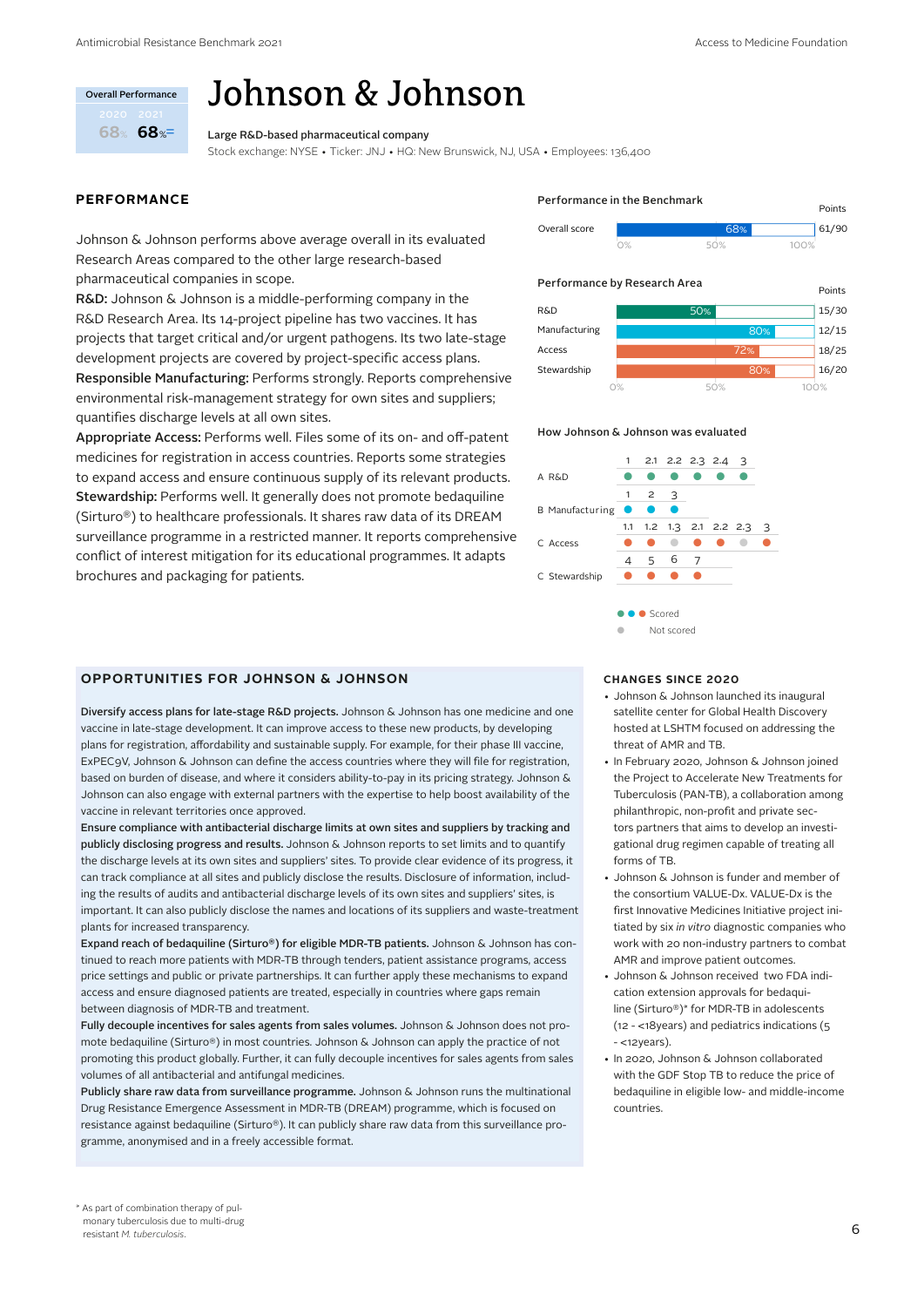# **SALES AND OPERATIONS**

Therapeutic areas: Cardiovascular/metabolism/(other), Immunology, Infectious diseases, Neuroscience, Oncology, Pulmonary hypertension. Business segments: Consumer health, Medical devices, Pharmaceutical Product categories: Consumer health products, Medical devices, Innovative medicines, Vaccines

M&A since 2020: None in the antibacterial and/or antifungal sectors

Pipeline size: 14 projects targeting pathogens in scope\*\* (12 antibacterial medicines; 2 antibacterial vaccines).

Development stages: 1 clinical project, ExPEC9V (formerly ExPEC10V) a Phase III, 9-valent vaccine for the prevention of invasive extraintestinal pathogenic *E. coli* disease in adults; and 12 discovery/preclinical projects. Novelty: 0 novel clinical-stage medicine projects.

'Critical' and/or 'urgent' pathogens: Projects targeting invasive extraintestinal pathogenic *E. coli* (ExPEC) and *P. aeruginosa*.

Regulatory approvals: 2 approvals. In August 2019, marketing authorisation by the FDA was granted for the adolescent indication (12 - <18 years) of the MDR-TB drug bedaquiline (Sirturo®)\* and in May 2020, for the paediatric indication (ages 5 - < 12 years).

# Sales by business segment

| 2019              | 13.898 |        |                                               | 42.198 | 25,963 |         |
|-------------------|--------|--------|-----------------------------------------------|--------|--------|---------|
| 2020              | 14.053 |        |                                               | 45.572 | 22,959 |         |
|                   |        | 20,000 | 40.000                                        | 60,000 | 80.000 | 100,000 |
| • Consumer Health |        |        | • Medical Devices<br>$\bullet$ Pharmaceutical |        |        | mn USD  |

# Sales by region

| 2019                            |        | 42.097 |        | 39.962 |         |
|---------------------------------|--------|--------|--------|--------|---------|
| 2020                            |        | 43.133 |        | 39.451 |         |
|                                 | 20,000 | 40,000 | 60,000 | 80.000 | 100,000 |
| ● United States ● International |        | mn USD |        |        |         |

# **PIPELINE** *for pathogens in scope* **PORTFOLIO** *for pathogens in scope*

Comparatively small portfolio: At least 8 products: 3 antibacterial medicines; 5 antifungal medicines

On-patent medicines: 1 bedaquiline (Sirturo®)

Off-patent/generic medicines: 3 of 7 were selected for analysis\*\* (itraconazole [F], levofloxacin [W], miconazole [F])

AWaRe medicines\*\*\*: 1 Watch group

Anti-TB medicines\*\*\*: 1

# Pipeline for priority pathogens

# 0 10 20 Products on the market

2 12



● Antibacterial vaccine ● Antibacterial medicine ● Antifungal medicine

● Antibacterial vaccine ● Antibacterial medicine ● Antifungal vaccine ● Antifungal medicine

# **PERFORMANCE BY RESEARCH AREA**

#### **A RESEARCH & DEVELOPMENT** Evaluated: medicine & vaccine pipelines for priority\*\* bacteria & fungi

# A.1 Investments in R&D

Johnson & Johnson does not disclose publicly, or to the Benchmark, its R&D investments during 2019 and 2020 in antibacterial and antifungal medicines and/or vaccines for pathogens in scope. Johnson & Johnson has pledged USD 100 mn to the AMR Action Fund over the next ten years.

#### A.2.1 Medium-sized pipeline

The company has 14 projects targeting pathogens in scope: 12 medicines and two vaccines, all targeting bacterial pathogens. Out of the 14 projects, eight are in discovery stage, four are in preclinical stage, one is in clinical development and one received marketing approval during the period of analysis.

# A.2.2 No clinical-stage novel medicines

Johnson & Johnson's clinical-stage medicine pipeline consists of one candidate, the paediatric adaptation of bedaquiline (Sirturo®). Johnson & Johnson does not currently have any medicine candidate that is considered novel in clinical development.

# Pipeline targeting priority pathogens: 14† *As at 24 September 2021*

| <b>Discovery</b> | Pre-clinical                | Phase I | Phase II | Phase III                                                                                                                                                                              | Approval                                                                                                                                                                                                     |
|------------------|-----------------------------|---------|----------|----------------------------------------------------------------------------------------------------------------------------------------------------------------------------------------|--------------------------------------------------------------------------------------------------------------------------------------------------------------------------------------------------------------|
|                  | $\bullet$ S. aureus vaccine |         |          | $\triangle$ Extraintestinal path-<br>ogenic E. coli vaccine<br>$(ExPEC9V)$ <sup>#</sup>                                                                                                | Bedaquiline (Sirturo®)<br>[M. tuberculosis]<br>[FDA/Aug-19]: additional<br>population: adolescent<br>$(12 - 18 \text{ years})$<br>[FDA/May-20]: addi-<br>tional population: paedi-<br>atric $(5 - 12$ years) |
|                  |                             |         |          | $\blacklozenge$ Vaccine<br><sup>†</sup> Includes 11 confidential projects not shown in the figure.<br><sup>#</sup> Progressed to Phase III after the end of the period of<br>analysis. |                                                                                                                                                                                                              |

# 7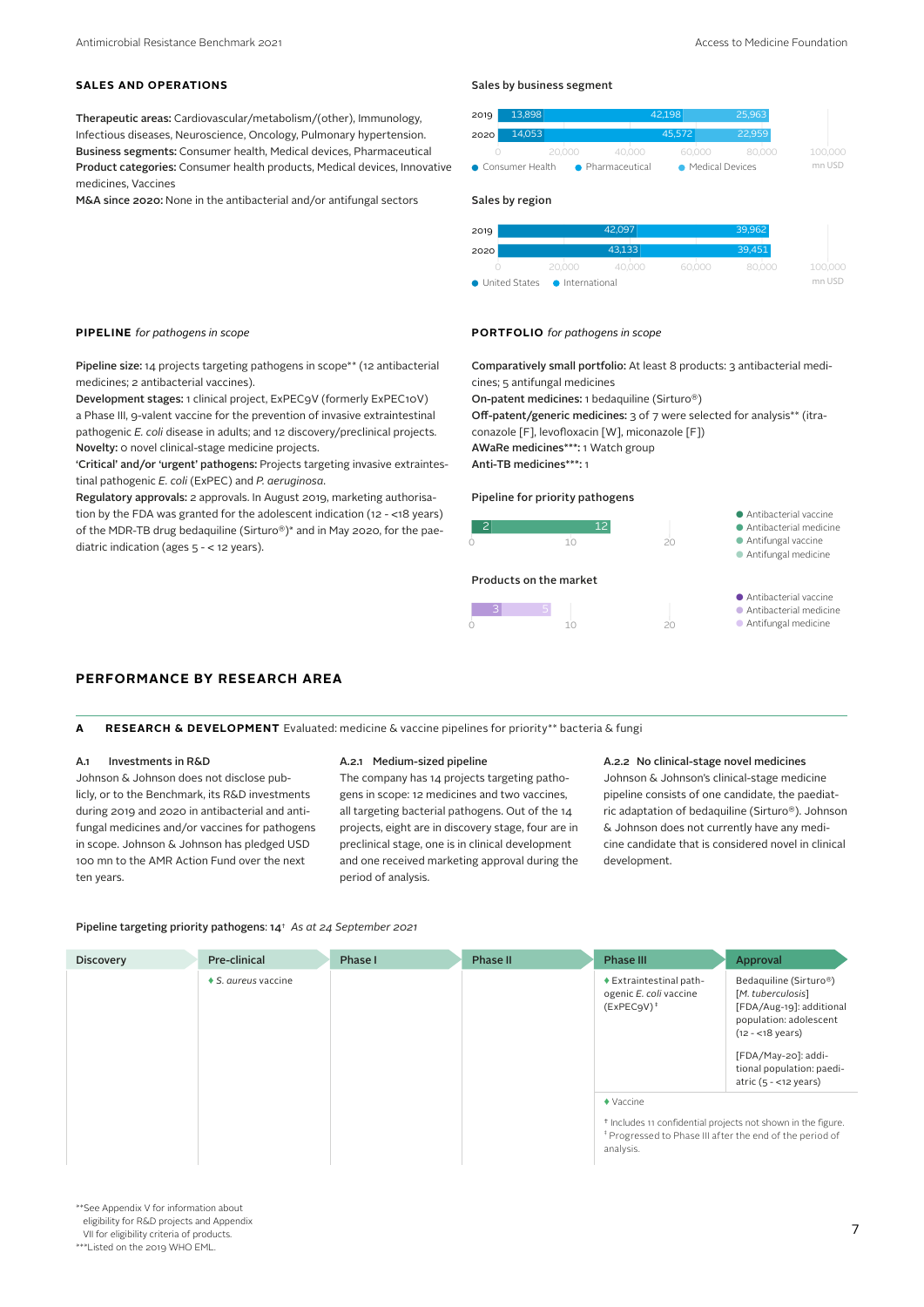# A.2.3 Two vaccine candidates

Johnson & Johnson reports two vaccine projects in its pipeline. Its clinical-stage candidate, ExPEC9V is a Phase III vaccine targeting extraintestinal pathogenic *E. coli*. Johnson & Johnson also has a vaccine candidate against *S. aureus* in preclinical stage.

# A.2.4 Candidates targeting critical and/or urgent priorities

Johnson & Johnson has projects targeting pathogens defined as 'critical' by WHO's list of priority pathogens and/or characterised as 'urgent' threats by the US Centers for Disease Control

and Prevention (CDC). In clinical development, Johnson & Johnson has a vaccine candidate, ExPEC9V, that targets extraintestinal pathogenic *E. coli*. Johnson & Johnson also has projects that target *P. aeruginosa*.

# A.3 Access and stewardship plans for latestage projects

Johnson & Johnson has one vaccine (ExPEC9V) and one medicine in late-stage development [bedaquiline (Sirturo®)]. They are both covered by project-specific access plans.

The current stewardship activities ongoing for the adult indication of bedaquiline (Sirturo®) will extend to the new pediatric approval: for use in patients aged 5 - < 12 years and weighing at least 15 kg.

There are no clinical trials running in access countries§ for the EXPEC9V vaccine, but Johnson & Johnson is planning to expand its Phase III trial to access countries.

# **B RESPONSIBLE MANUFACTURING** Evaluated: antibacterials manufacturing (APIs and drug products)

B.1 Comprehensive environmental risk-management for own sites and suppliers; sets limits at own sites and suppliers

Johnson & Johnson reports a comprehensive strategy to minimise the environmental impact of wastewaters and solid waste generated from antibacterial manufacturing at its sites, including conducting audits every three years. It reports setting discharge limits in the receiving waters for all antibacterials manufactured at its sites, based on PNECs to limit AMR, as recommended by the AMR Industry Alliance. Johnson & Johnson also reports quantifying discharge levels at all its own sites using a mass balance approach, verified by chemical analysis if applicable.

Johnson & Johnson requires third-party suppliers of antibacterial APIs and drug products to follow the same standards, including limits based on PNECs. It reports conducting on-site audits of its suppliers typically every three years. Johnson & Johnson requests and reviews the discharge levels of its suppliers. It does not

report how many suppliers have quantified discharge levels and are compliant with limits.

Johnson & Johnson expects external private waste-treatment plants to comply with its general environmental standards. Johnson & Johnson reports that it audits private waste-treatment plants based on risk and region. It also employs conservative measures for effluents sent to external public wastewater treatment plants.

# B.2 Publicly discloses some information on environmental risk management

Johnson & Johnson publishes some components of its environmental risk-management strategy. It is a member of the AMR Industry Alliance, which publishes a list of recommended antibacterial discharge targets. It discloses that it has completed audits and an environmental risk assessment of all its pharmaceutical suppliers located in China and India, which also covers antibacterial discharge levels. Johnson & Johnson does not publish: (1) the results of environmental audits, conducted at its own sites, the sites of suppliers and/or external private and public waste-treatment plants; (2) a list of these suppliers and plants; or (3) the levels of antibacterial discharge from its own or suppliers' sites.

# B.3 System in place to maintain production quality for own and suppliers' sites; no requests for official corrective action

Johnson & Johnson reports that its own sites and suppliers have a system to maintain high-quality antibacterial production, consistent with international GMP standards. This includes periodic risk-based audits and tracking of corrective and preventive actions. In general, Johnson & Johnson also requires its pharmaceutical suppliers to audit their own supplier sites based on risk. The Benchmark found no requests for official corrective action from the FDA or EMA related to non-conformities with cGMP at Johnson & Johnson's own sites or any subsidiaries that manufacture antibacterials.

# **C APPROPRIATE ACCESS & STEWARDSHIP – ACCESS**

Evaluated: access activities relating to antibacterial & antifungal medicines & vaccines in 102 access countries§

*Johnson & Johnson is not eligible for indicators: C.1.3 and C.2.3. For more information, see Appendix VII.*

# C.1.1 Filed to register on-patent medicines in 30 access countries

Johnson & Johnson performs above average, filing its one relevant on-patent medicine for registration in 30 access countries, including eight LICs. The medicine is the MDR-TB medicine bedaquiline (Sirturo®). Johnson & Johnson publicly discloses on its company's website where bedaquiline was filed for registration.

# C.1.2 Filed to register off-patent/generic medicines in 29 access countries on average

Johnson & Johnson performs above average, filing all its three sample off-patent/generic medicines for registration in 29 access countries on average. All its three sample products are

filed for registration in at least one LIC.

# C.2.1 Several strategies to expand access to its on-patent medicine

Johnson & Johnson performs above average. It aims to expand access to its one relevant on-patent medicine in access countries through tenders, patient assistance programs, access price settings and public or private partnerships. It collaborates with the GDF-Stop TB Partnership to provide 100 mg bedaquiline at a global access price of USD 340 per 6-month treatment course to GDF-eligible countries. The GDF-Stop TB Partnership also provides the paediatric formulation of bedaquiline (20 mg) at a price of USD 200 per 6-month treatment course. Johnson & Johnson provides evidence of patient reach and geographic reach for all its reported approaches. It publicly commits to providing its MDR-TB medicine to a cumulative 700,000 patients

worldwide by 2025. Bedaquiline is available in all 30 WHO high-burden countries for MDR-TB.

# C.2.2 Limited information on strategies to expand access to off-patent/generic medicines

Johnson & Johnson has an average performance. It has set equitable tiered-pricing principles and publicly states to apply equitable pricing policies to its antifungal itraconazole and antibiotic levofloxacin. Johnson & Johnson provides evidence of patient reach and geographic reach for two of its three relevant products in scope. Details were provided under the basis of confidentiality.

<sup>§ 102</sup> low- and middle-income countries where better access to medicine is most needed.